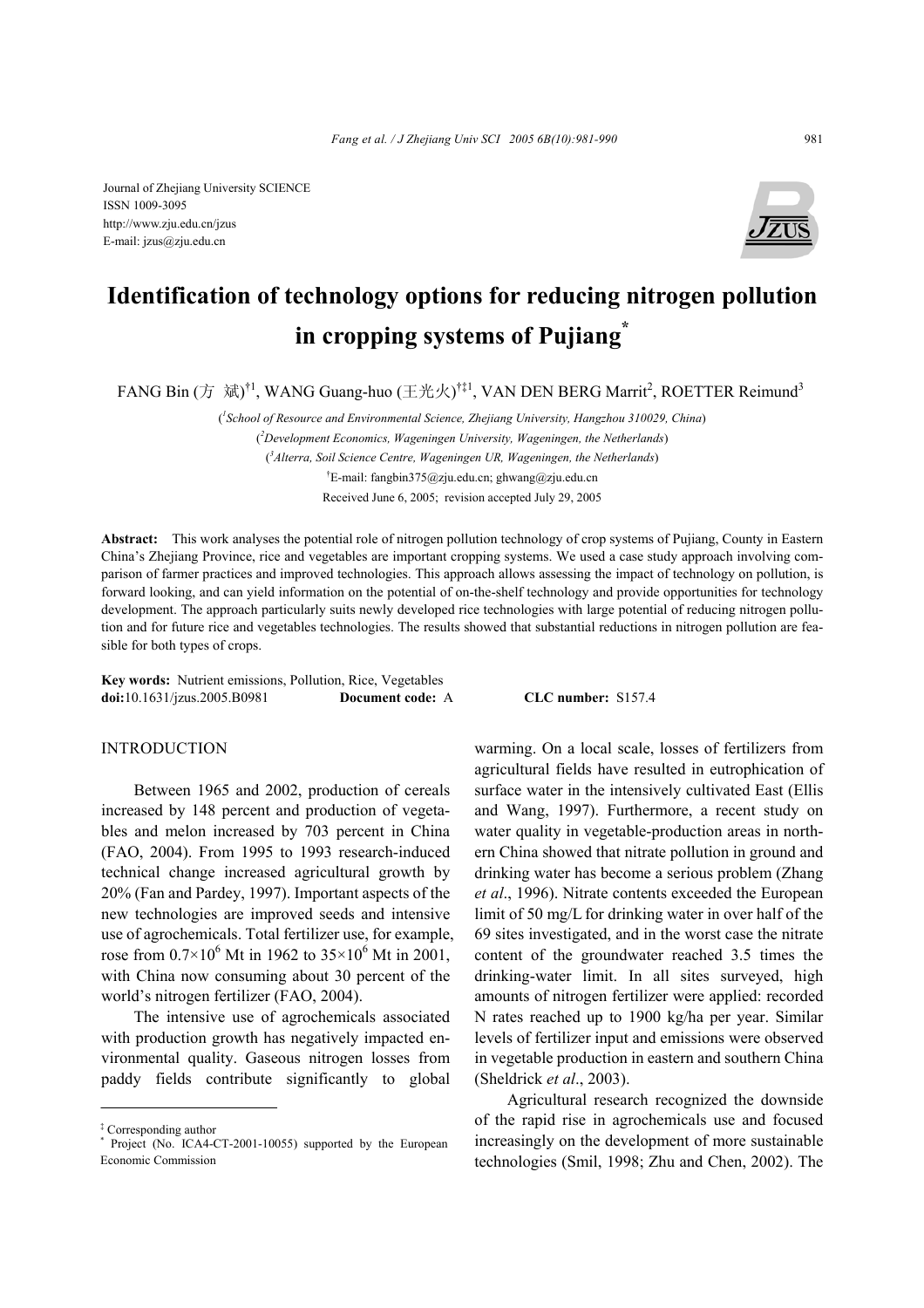question is how large is the potential impact of research in decreasing agricultural pollution, what are the possible effects of improved nitrogen recovery on pollution in rice-based systems?

This paper analyses these issues for Pujiang, a Zhejiang Province County in Eastern China. We used a scenario-type of analysis to assess whether science and innovation can indeed play an important role in increasing the sustainability of agricultural production in the area considering both local on-the-shelf technologies for improved nitrogen recovery and future technologies that seem realistic given experience in other areas.

The case study approach used in this study involves comparing farmer practices with data from local research and technologies developed for other regions. This approach deviates from the standard economic method used to assess the impact of research: the production function approach, involving estimation of total agricultural production at the regional or national level as a function of inputs or resources and research expenditures (Fan, 2000). The approach has the advantage of achieving valid results for large areas but cannot be used to assess the impact of research on agricultural pollution, as the required data on nutrient losses are not available. Moreover, the case study approach has the advantage of being forward looking. We assess the potential future impact, not the past impact of research as in the production-function approach.

# AGRICULTURAL TECHNOLOGY AND FERTI-LIZER USE

When farmers decide on fertilizer application, they mostly do not simply balance fertilizer prices and expected marginal returns. Farmers often use more than the profit-maximizing level of fertilizers (Babcock, 1992). They use decision criteria such as "fertilizing for the good years" or "applying a little extra fertilizer just in case it is needed". This behavior is the result of risk aversion and weakens the direct link between prices and fertilizer use, but is not necessarily inconsistent with expected profit maximization. If ex post optimal fertilizer rates are positively correlated with yield, which is the case if fertilizer is inexpensive relative to its marginal value in production when less-than-optimal rates are applied, fertilizing for average conditions leads to relatively high levels of foregone income in good years, while the costs of some additional fertilizers in normal years are relatively low (Babcock and Blackmer, 1994). Likewise, uncertainty on the availability of nutrients in the soil can explain the observed high levels of fertilizer application. If the marginal product of a nutrient is a convex function, increasing uncertainty on the availability of soil nutrients will increase nutrient application. In this case, when farmers use more nutrients than needed given average soil nutrients, they gain much when soil nutrients are below average and lose only little when soil nitrogen is average or above. This is true for many functions, such as the Cobb-Douglas and the Mitscherlich production function (Babcock, 1992). Summarizing, uncertainty on weather conditions and soil quality will induce risk-averse farmers to apply more fertilizers than the static profit-maximization amount.

Typical fertilizer recommendations from agricultural research institutes are independent of prices and reflect 'optimal' fertilizer rates, i.e., the minimum amount of fertilizer needed to reach maximum yield under optimal conditions. This type of recommendation disregards economic optimization, but is not inconsistent with the general farmer strategy of fertilizing "for the good years": good years being the farmer's equivalent of optimal conditions at the research stations. Hence, optimizing farmers have no reason to apply more than this amount of fertilizers, unless the rates are only optimal with a costly technology or farmers have large surpluses of organic fertilizers from intensive livestock production and the cheapest means of disposal is on-farm application. Hence, it seems reasonable to assume that farmers will adopt typical fertilizer recommendations if these involve lower fertilizer rates than they currently apply, unless the recommendations are associated with costly supplementary measures.

Not fertilizer use per se but its impact on the quality of soils, water and other natural resources are relevant for sustainability. The intensive agriculture in Zhejiang Province results in large emissions of nutrients to the environment. These emissions depend not only on the amount of fertilizer applied but also on the method of fertilization. Agronomic research has aimed to increase both crop yields and nutrient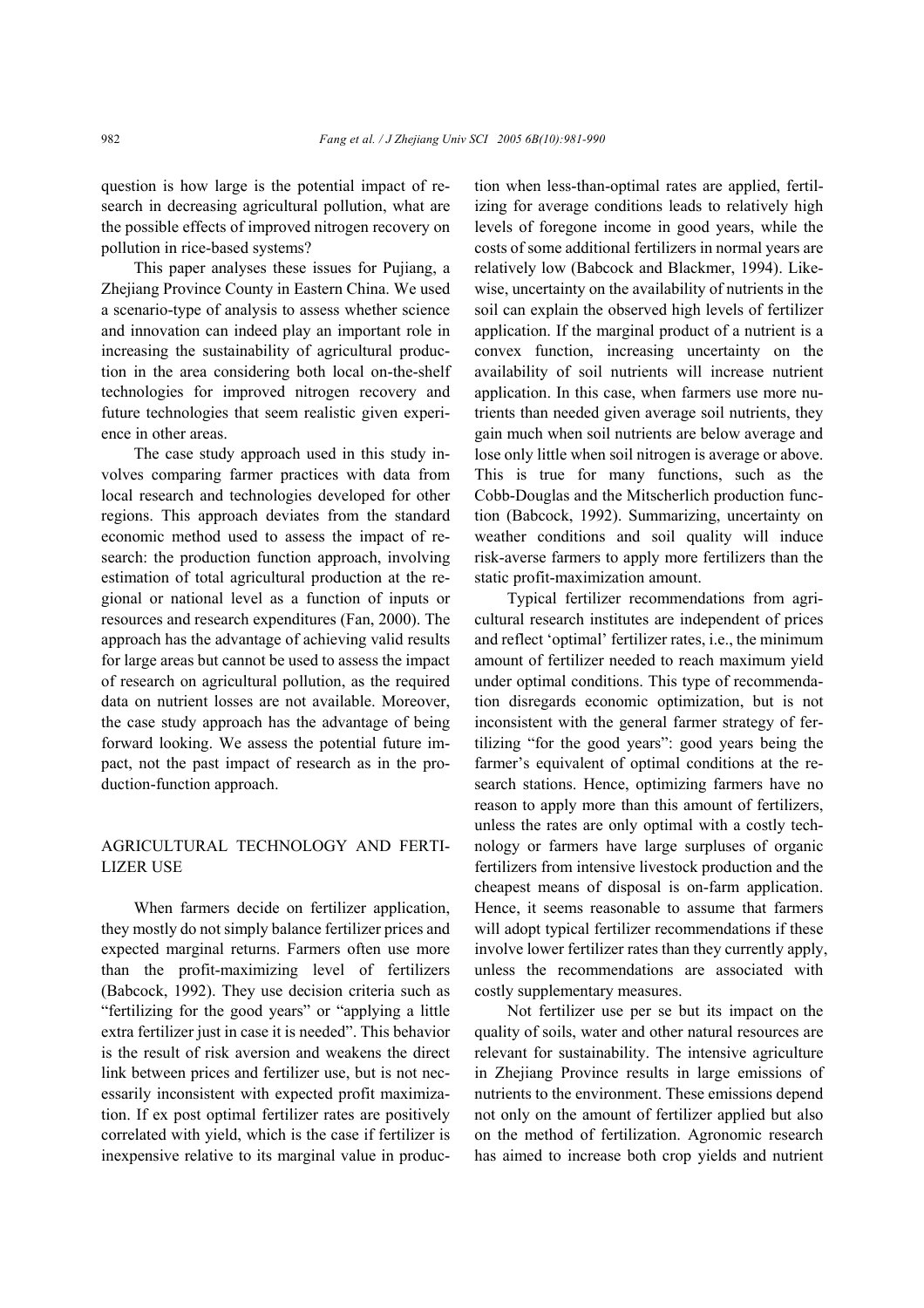uptake, through, for example, fine-tuning the timing and doses of fertilizer applications with respect to crop requirements under given local conditions. That is, improved technologies not only involve higher yields but also higher use efficiency and thus lower nutrient losses per kg of product.

Fig.1 shows the relation between technology, fertilizer use and losses. The positive *Y*-axis represents yield. There are two non-decreasing production functions. The continuous line above the dotted line of current farmer practice represents an improved technology developed at the research station. Both lines are functions increasing to plateaus that lie below the potential yield as determined by crop characteristics, temperature and radiation. It is assumed that the only difference between the two existing technologies lies in the timing of fertilizer applications. Hence, shifting from farmer to improved technology only requires additional knowledge/skills and no change in inputs other than fertilizers. The lines below the *X*-axis represent the relation between fertilizer dose and fertilizer losses. Fertilizer uptake rates are highest for the improved technology. That is, for the improved technology the same fertilizer application leads to lower losses to the environment than for the current farmer practice. Additional research could result in further increase in fertilizer uptake rates and uplifting of the yield plateau to not higher than the potential yield.



**Fig.1 Fertilizer productivity and losses for different technologies**

A knowledgeable farmer aiming for maximum yield with minimum fertilizer use will produce A with fertilizer loss A′. After being informed about the new technology, he will shift to slightly higher yield B with lower fertilizer use B′. Hence, the improved technology results in a reduction in fertilizer losses from A′ to B′ through both decreasing total fertilizer use and the share of fertilizers lost to the environment.

#### MATERIALS AND METHODS

# **Fertilizer use and environmental problems in Pujiang**

Fertile soils and abundant water resources make Zhejiang and the other parts of China's greater Yangtze River Delta, one of the world's most productive rice growing regions. With low per-capita land available, farmers here have traditionally generated some of Asia's highest rice yields through intensive use of labor. Throughout the People's Republic period, continuous population growth and a concern for rice self-sufficiency stimulated technological development, which increased yields even further. The modern technologies involve dwarfvarieties and hybrids that are highly responsive to fertilizers and have a climate-adjusted, genetic yield potential of 10~12 t/(ha crop) in Zhejiang Province (Huang and Rozelle, 1996; Widawsky *et al*., 1998). Zhejiang farmers have adopted at a large scale these varieties and have increased their use of chemical fertilizers at about 5 percent per year during the 1980s and early 1990s (Widawsky *et al*., 1998).

Despite these large technological developments, farmer yields have stagnated at 5.5~6 t/(ha crop) since 1985, and total rice production has decreased dramatically, especially since the late 1990s (Fig.2). Industrialization and urbanization have caused a decline in rice production area of about 2 percent per year between 1980 and 2003, which has resulted in a loss of about 500 000 ha of rice cultivation area (Wang *et al*., 2001). Moreover, Zhejiang was the first province where farmers became completely free in their choice of crops. Rice prices have been low (Dawe, 2002) and many farmers have replaced double rice for single rice production or for alternative crops such as fruits and vegetables. These crops used about half of all fertilizers applied in the province in 2001 (Zhejiang Statistic Bureau, 2001).

At a national level, grain production showed a declining trend for four consecutive years since 2000. Out of concern for the nation's food security, the gov-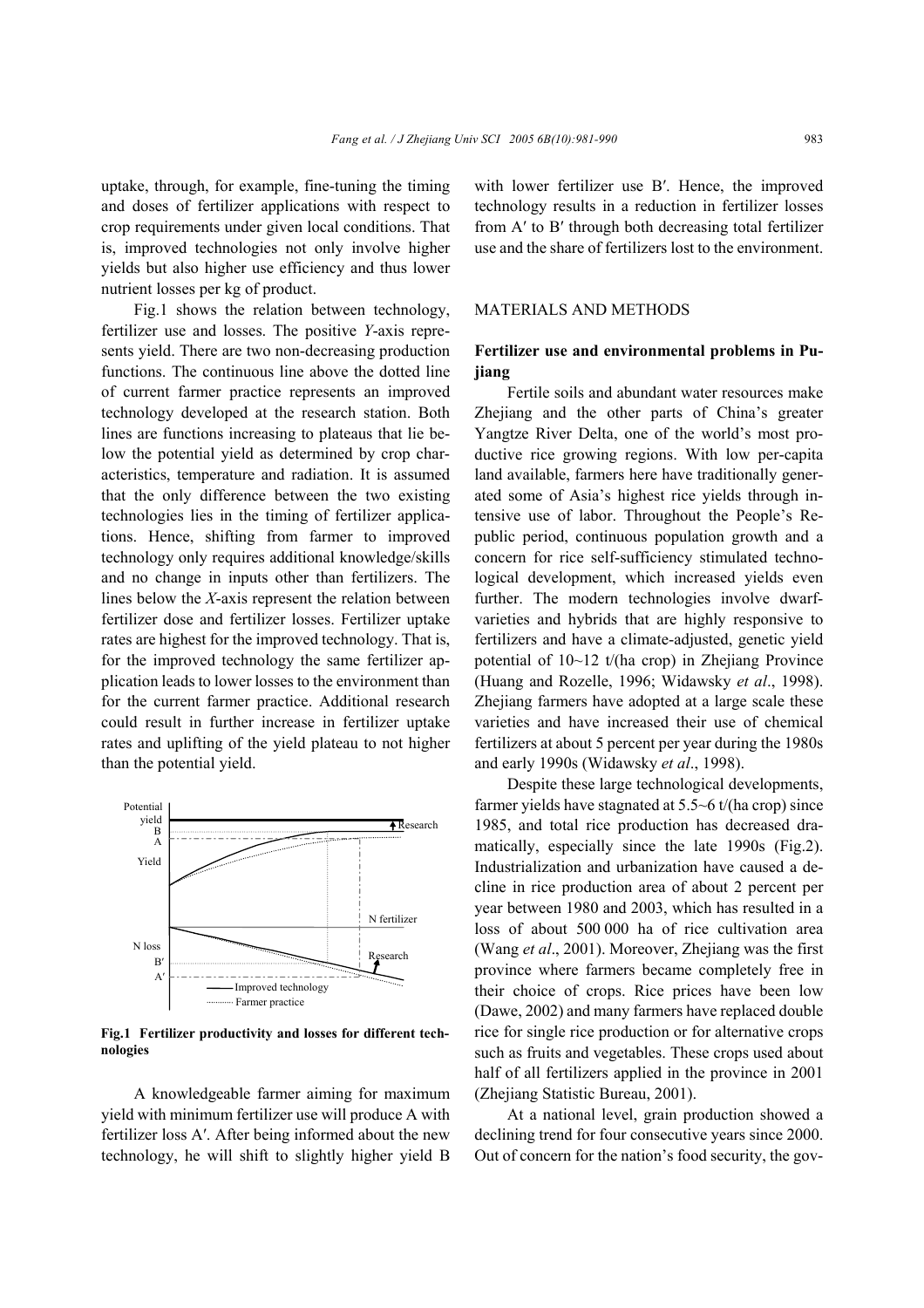

**Fig.2 Rice (a) and vegetable (b) production in Zhejiang Province (Zhejiang Statistic Bureau, 2001)** 

ernment promulgated a series measures to rejuvenate grain production in 2004. Major policies include setting minimum product prices, lowering agricultural taxes, giving subsidies to grain producers directly, and abolishing industrial development zones (People's Daily Online, 2004a; 2004b). Preliminary statistics indicated that these policies have resulted in a favorable turn for grain output from decline to growth at the national level (People's Daily Online, 2004c). In Zhejiang, rice prices increased by about 30 percent. This seems to have resulted in a significant increase in rice production, but corroborating data are not yet available. The future will show whether the shift in policy will overturn Zhejiang Province's decline in rice production.

Zhejiang faces severe water quality problems, partly caused by agriculture. One of the three most polluted lakes in China, Lake Taihu, lies on the border between Zhejiang and Jiangsu Province. The lake water is highly eutrophicated by nutrients, no longer fit for drinking. During summer, excessive algae growth produces a foul smelling layer on the lake surface. The water quality of tributary rivers, canals and ditches is even worse (Luijkx, 2002). Chemical fertilizers accounted for 23 percent of nitrogen discharged into Taihu Basin (NIES, 1996; Luijkx, 2002).

# **Data collection**

In November and December 2003, we conducted a survey among 156 randomly selected farm households in Pujiang, a Zhejiang Province County under the jurisdiction of Jinhua City (Fig.3). The main purpose of the survey was to get insight into the diversity

of agricultural technologies used in the area. Pujiang County covers both lowland and upland areas. Rice and horticultural crops are the dominant cropping systems in the lowlands, while tea, mulberry and fruit trees are grown on sloping land. Livestock production is gaining importance in the region, with several farms specialized in the production of chickens, ducks or pigs.

The surveyed households were selected in a number of steps (Fang, 2004). To begin with, the spread of households over the county was decided. The number of households to be interviewed per agro-ecological zone was determined according to population proportions, and the minimum number of households in each of the 16 townships was set to 5. A list of farm types was made which should all be represented in the survey, e.g., rice farm, vegetable farm, pig farm, chicken farm. For the larger farm types, e.g., those for intensive livestock production, fruit plantations; households were selected randomly from a complete list of farms from the Agricultural Bureau. As smallholder farms were not formally listed, the survey group drafted lists with local officials. The group first went to different township offices and had discussions with the officials in charge of agriculture. Based on these discussions, the group selected representative villages and then went to the selected villages where the village head drew up a list of the farm types. Survey households were randomly selected from these lists.

During the survey, data on crop production and input use were collected for each farm plot separately. This yielded input and output data for 138 fields with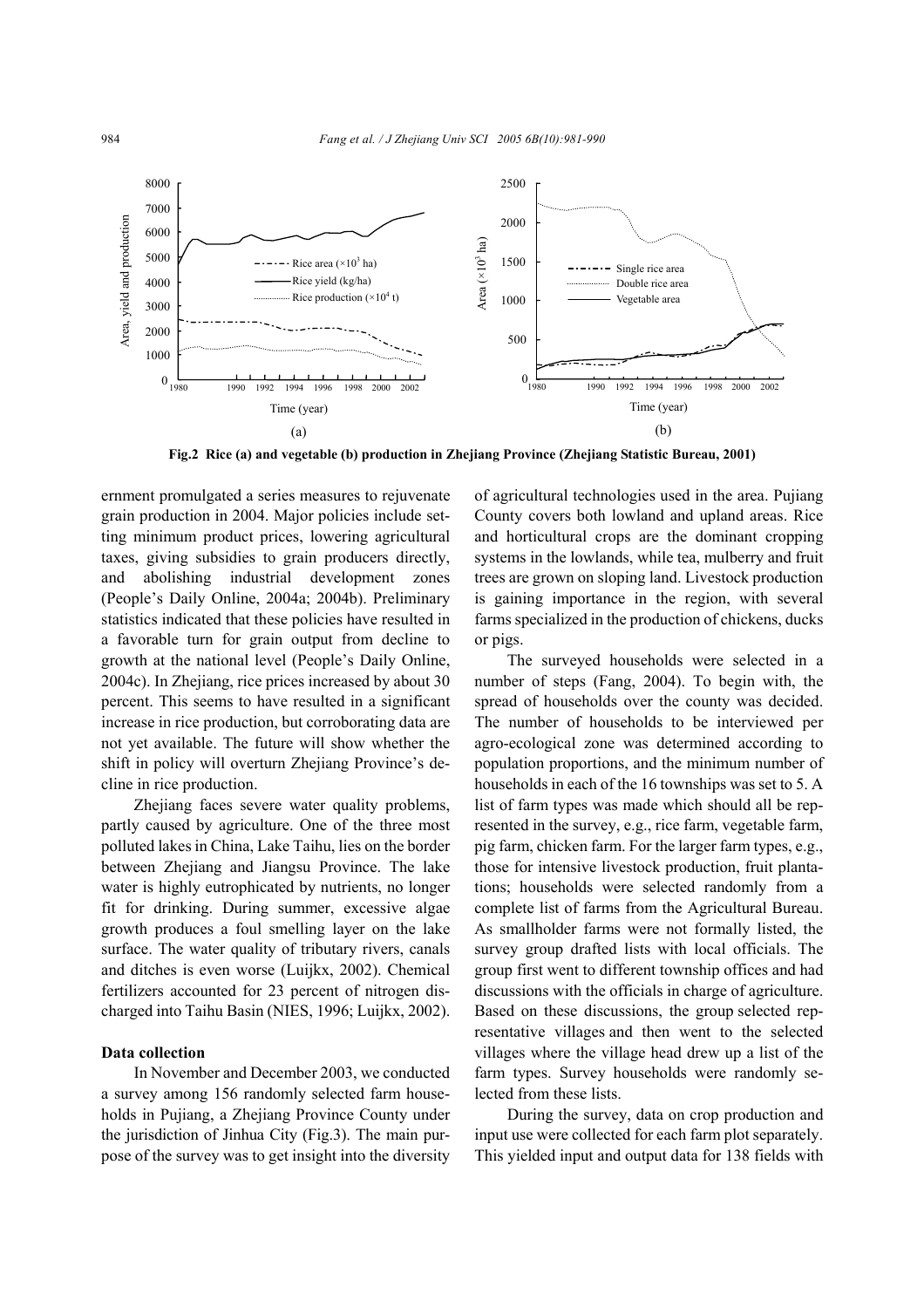single rice, double rice, or horticultural crops. In our analysis we focused on the use and losses of nitrogen, the nutrient causing most problems to the environment. Virtually all fertilizers applied are inorganic, as organic manure is produced mainly in specialized farms and not traded with crop farmers.

# **Computing nitrogen losses using TechnoGIN**

Nitrogen losses were computed for each cropping system at average fertilizer applications for all fields using TechnoGIN (Ponsioen *et al*., 2005), a generic expert tool for integrating different types of information on crop production (Hengsdijk and van Ittersum, 2003). Based on soil, crop and technology characteristics, TechnoGIN allows characterization of cropping systems in terms of inputs and outputs, including the amount of nutrients lost to the environment. TechnoGIN has been calibrated for conditions in Pujiang on the basis of the 2002 survey and local experimental data (Wang *et al*., 2001; Fang, 2004). TechnoGIN computes per hectare nitrogen leaching and gaseous nitrogen losses, which we combined to total nitrogen losses for Pujiang County using data from the Zhejiang Statistic Bureau on county-level acreage per cropping system.

### RESULTS

#### **Survey results**

Average fertilizer use was especially high for horticultural crops: 920 kg N/(ha⋅a), compared to 350 kg N/(ha⋅a) for double rice crop and 200 kg N/(ha⋅a) for single rice crop (Table 1). Previous research suggested that these high values are realistic. The average fertilization rate of field-grown vegetables was



# **Fig.3 Pujiang County, Zhejiang Province**

|                                                       | Double rice | Single rice | Annual horticulture |  |  |
|-------------------------------------------------------|-------------|-------------|---------------------|--|--|
| Field-level averages                                  |             |             |                     |  |  |
| Number of observations                                | 38          | 56          | 44                  |  |  |
| N-fertilizer $(kg/(ha \cdot a))^a$                    | 350         | <b>200</b>  | 920                 |  |  |
| N-leaching $(kg/(ha \cdot a))^b$                      | 28.2        | 21.3        | $449.1^e$           |  |  |
| Gaseous N losses $(kg/(ha \cdot a))^b$                | 221.7       | 138.8       | 242.3               |  |  |
| Apparent N-recovery efficiency (ANRE) <sup>b,d</sup>  | 0.17        | 0.21        | $0.14^e$            |  |  |
| County-level estimates                                |             |             |                     |  |  |
| Total area under cropping system $(ha)^c$             | 4187        | 5105        | 3729                |  |  |
| Total N-leaching $(\times 10^3 \text{ kg/a})^f$       | 118.07      | 108.74      | 1674.70             |  |  |
| Total gaseous N-losses $(\times 10^3 \text{ kg/a})^8$ | 928.26      | 708.57      | 903.54              |  |  |

| Table 1 Nitrogen use and losses in Pujiang County |  |  |
|---------------------------------------------------|--|--|
|                                                   |  |  |

Sources: <sup>a</sup>Own survey in December 2003; <sup>b</sup>TechnoGIN computations; ° Zhejiang Statistic Bureau (2002);

Notes: <sup>d</sup>ANRE=(crop uptake N-uptake N on 0 N plot)/N fertilizer; Computed for the common cropping system greens-celery-radish with average fertilizer use of 920 kg N/ha. This is higher than average, since not all systems have triple crops. Single or double cropping systems have lower fertilizer N input, but also lower crop uptake; <sup>f</sup>Total N-leaching=N-fertilizer×Total area under cropping system; <sup>g</sup>Total gaseous-N-losses=Gaseous N losses×Total area under cropping system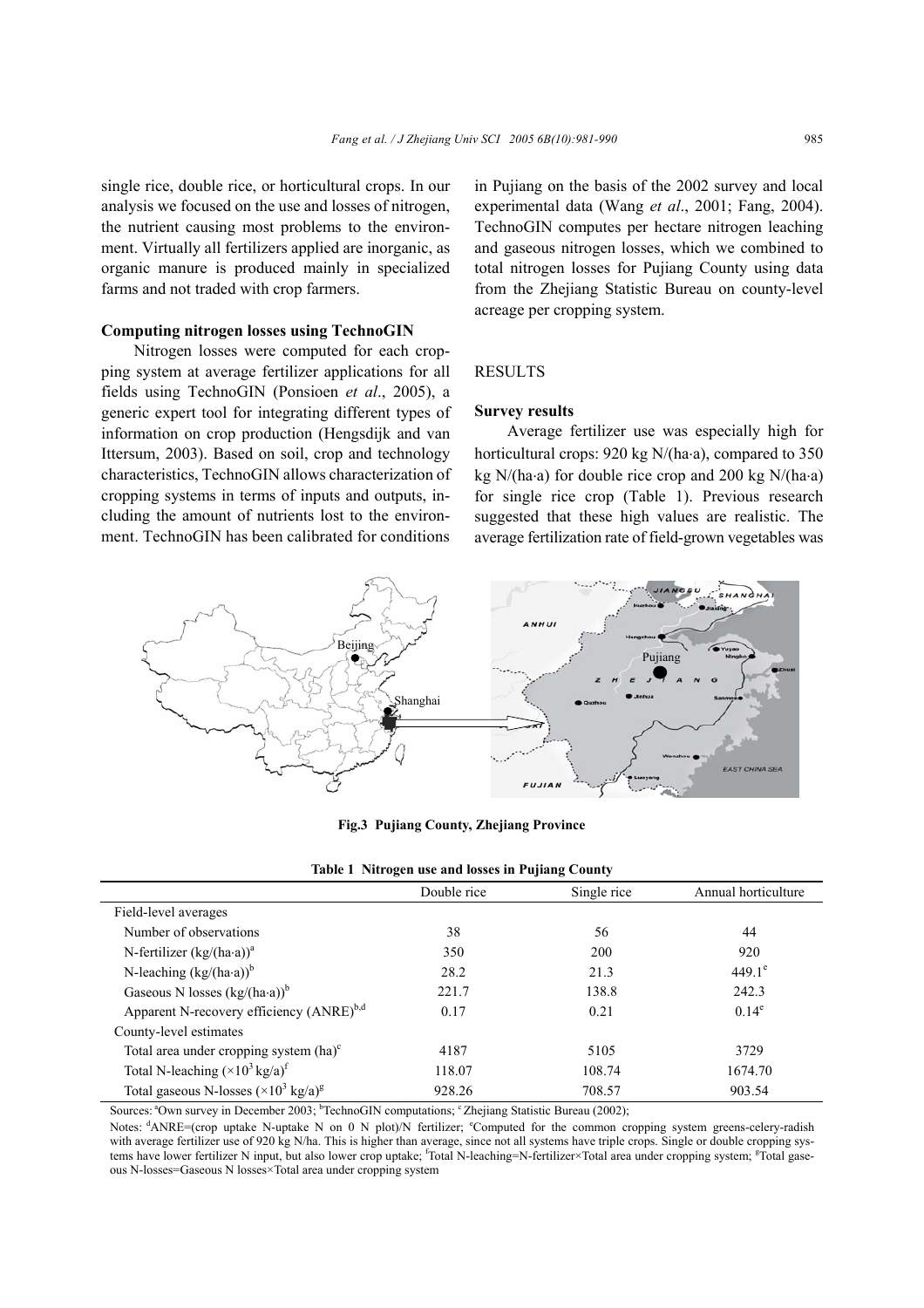found to be 781 kg N/ha in Beijing suburbs and 1894 kg N/ha in Fanzuhuang, Yutian (Härdter and Fairhurst, 2003; Zhang *et al*., 1996). Fertilization of greenhouse vegetables was even more excessive, with measured averages of 2388 kg N/ha in Shouguang, Shandong (Härdter and Fairhurst, 2003).

As nitrogen uptake efficiency was low for all crops, the greater part of all nitrogen fertilizer ended up in the environment. The estimated county-level total losses of nitrogen are highest for single rice, the dominant cropping system in the county: 817 t/a estimated total losses for single rice; 1046 t/a for double rice and 2578 t/a for annual horticulture. The differences in total estimated nitrogen losses between the systems are small relative to the differences in acreage: on a per-hectare basis, single rice crop has the smallest nitrogen losses and annual horticulture the largest. This is not only the result of larger cropping intensity, but also of less efficient fertilizer use as reflected by a lower apparent nitrogen-recovery efficiency (ANRE, Table 1).

Due to the relatively large share of leaching in total nitrogen losses for horticultural crops, horticulture already contributed more to water pollution than rice did. If the trend of substitution of rice for horticulture continues, this will cause further deterioration of ground and surface water quality. Research in northern China indicated that the nitrate content in groundwater exceeds the European limits for drinking water when more than 500 kg N/ha is applied and less than 40 percent of applied N is taken up (Zhang *et al*., 1996). In Pujiang fertilization of vegetables largely exceeds these limits. On the other hand, if China's new policies to stimulate rice production succeed in offsetting the trend of increased cultivation of horticultural crops, water quality is likely to improve.

While leaching from rice cultivation is limited, gaseous nitrogen losses from paddy fields are relatively large. These gasses contribute to global warming and are thus harmful for the global environment. The market-induced shift from double to single rice is good news in this respect: it involves a significant reduction in nitrogen losses.

The local government recognizes the damage that intensive fertilization can do to the environment and has declared its intention to reduce fertilizer use. At the same time, fertilizer intensity is likely to increase in the near future due to an ongoing shift in the cropping pattern from rice to horticultural crops. Although the government has not announced specific measures, the proclamation stresses the role of research and technology. Below, we analyze the potential impact of recently developed technologies and realistic development of more advanced future technologies.

#### **Improving nitrogen efficiency in rice**

In recent experiments on 21 farms in seven villages in Jinhua district, which also comprises Pujiang County, researchers have succeeded in increasing the ANRE in double rice from 0.2 kg plant N/kg fertilizer N in the farmer's fertilizer practice to 0.3 kg plant N/kg fertilizer N using site-specific nutrient management (SSNM) (Wang *et al*., 2001). The SSNM approach optimizes the use of nutrients from soil, crop residues, and fertilizers. Whereas most farmers supply all fertilizers within the first 10 d after transplanting, SSNM involves a basic dressing and three top dressings at different development stages of the crop. Moreover, the new technology involves giving up the common practice of mid-season drainage, which causes large losses of nitrogen to the atmosphere. The result is an 8 percent higher yield at a 25 percent lower N-fertilizer use (Table 2). This is associated with a reduction in gaseous losses of 26 percent and leaching of 32 percent.

We translated the experimental results for SSNM in double rice to single rice. We assumed the yield increase from farmer practice to SSNM and the ANRE of SSNM to be the same for single rice as for double rice. The ANRE in farmer practice was higher in single rice than in double rice, but SSNM as defined has still significant impact on nitrogen losses: Nitrogen leaching decreased by 20 percent and gaseous nitrogen losses by 19 percent.

The newly developed technology of SSNM seems attractive for farmers, especially for double rice. It enables increase in yields at lower fertilizer use. The additional costs are low. Planting density is somewhat higher, which requires more seeds and labor. But these additional costs are more than compensated for by the lower fertilizer costs and higher yields. There are also additional labor costs for real-time N management. These costs are low, but involve some daily work over a longer period. It has been argued that this could be problematic in a region where many farmers are involved in nonfarm employ-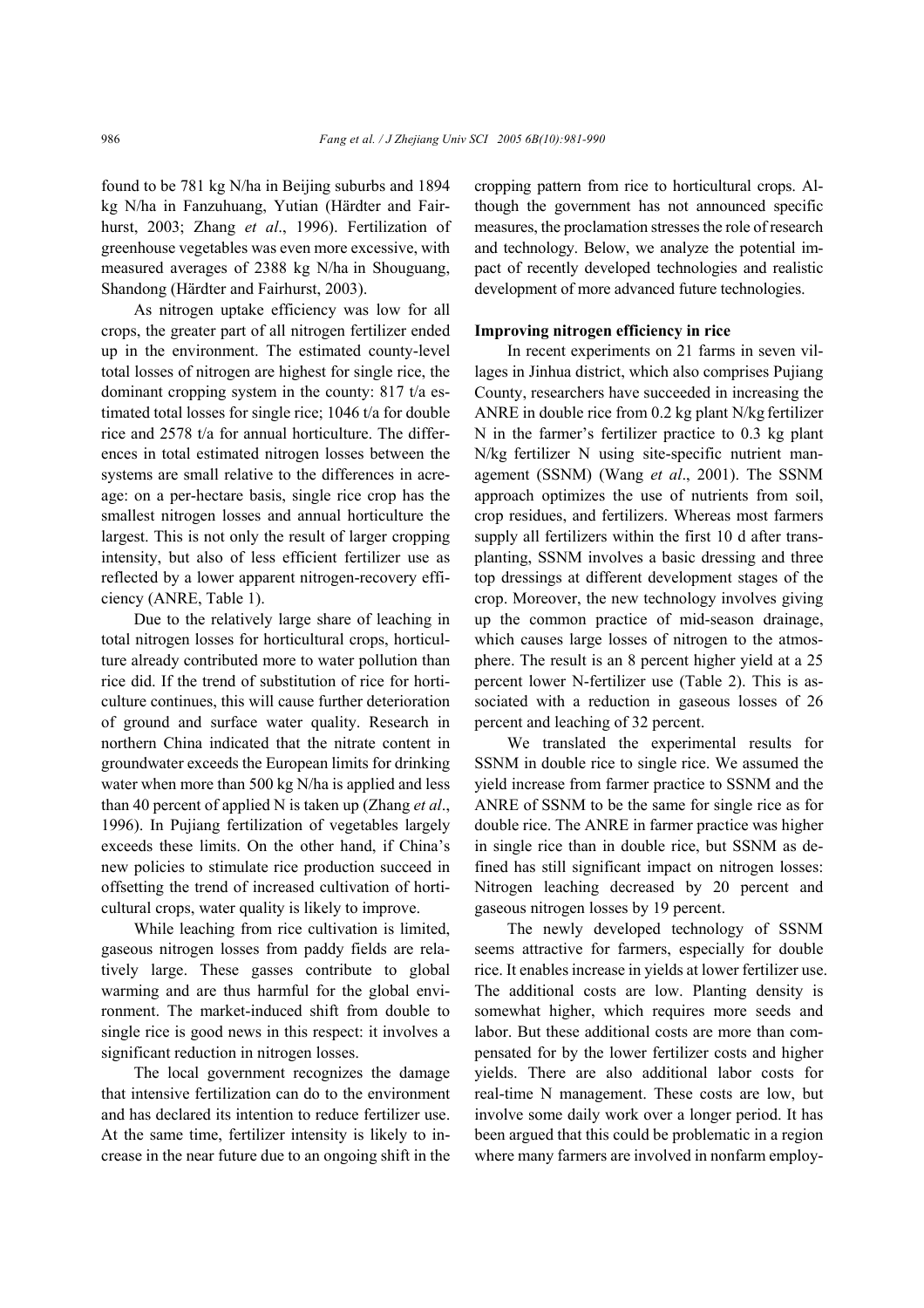| Items                                                | Double rice    | Single rice   |
|------------------------------------------------------|----------------|---------------|
| Farmer practice                                      |                |               |
| Yield $(\times 10^3 \text{ kg/(ha-a)})$              | 10.7           | 7.1           |
| N-fertilizer $(kg/(ha \cdot a))$                     | 350            | 200           |
| N-leaching $(kg/(ha \cdot a))$                       | 28.2           | 21.3          |
| Gaseous N losses (kg/(ha·a))                         | 221.7          | 138.8         |
| Site-specific nutrient management (SSNM)             |                |               |
| Yields $(\times 10^3 \text{ kg/(ha-a)})$             | 11.5(8%)       | 7.7(8%)       |
| N-fertilizer $(kg/(ha \cdot a))$                     | $263 (-25%)$   | $150(-25%)$   |
| N-leaching $(kg/(ha \cdot a))$                       | $20.9(-26%)$   | $17(-20\%)$   |
| Gaseous N-losses $(kg/(ha \cdot a))$                 | $151.3(-32%)$  | $112(-19%)$   |
| Change in net income (Yuan/(ha·a))                   | 1405           | 1067          |
| Future-oriented technology: apparent N-recovery=0.40 |                |               |
| Yields $(\times 10^3 \text{ kg/(ha-a)})$             | $11.5(0\%)$    | $7.7(0\%)$    |
| N-fertilizer $(kg/(ha \cdot a))$                     | $198.2 (-25%)$ | $105 (-30\%)$ |
| N-leaching $(kg/(ha \cdot a))$                       | $14.7(-30\%)$  | $12(-29%)$    |
| Gaseous N-losses (kg/(ha·a))                         | $100.1 (-34%)$ | $87.9(-22%)$  |
| Change in net income $(Yuan/ha \cdot a)$             | 1543           | 1162          |
| Future-oriented technology: apparent N-recovery=0.50 |                |               |
| Yields $(\times 10^3 \text{ kg/(ha-a)})$             | $11.5(0\%)$    | $7.7(0\%)$    |
| N-fertilizer $(kg/(ha \cdot a))$                     | $132 (-50\%)$  | $84 (-44%)$   |
| N-leaching $(kg/(ha \cdot a))$                       | $12(-43%)$     | $10(-41\%)$   |
| Gaseous N-losses (kg/(ha·a))                         | $81 (-46%)$    | 52 $(-54%)$   |
| Change in net income (Yuan/(ha·a))                   | 1648           | 1207          |

**Table 2 Comparison of N use and losses between farmer practice and improved technologies for rice** 

Sources: Farmer yields and fertilizer use are survey averages. Yields for SSNM are 8% higher than average farmer yields (Wang *et al*., 2004); Fertilizer use for SSNM is computed based on an apparent N recovery of 0.27 and indigenous nutrient supply of 0.7 kg/d (Wang *et al*., 2004); All-nitrogen losses are computed by TechnoGIN:

Note: Numbers in parentheses are change with respect to farmer practice for SSNM and changes with respect to SSNM for future technologies; Changes in net income are the difference between average farmer practice and the improved technology using 2004 prices

ment, but that this problem could be overcome through a community-oriented program with one person doing it for many (say about 20) fields per day (Wang *et al*., 2004). Alternatively, the task could be assigned to those household members who are not involved in nonfarm employment or who are involved in local nonfarm employment and thus live on the farm. Taking into account the yield increase and lower nitrogen use but ignoring the (only slightly) higher seed and labor costs, the increase in income that farmers can gain from the new technology is 1405 Yuan for double rice and 1067 Yuan for single rice. Most of this rise is due to the increase in yields associated with the improved technology.

Despite these recent technological developments, there is still scope for improving N-use efficiency in rice. Apparent recovery rates of SSNM are 0.3 kg plant N/kg fertilizer N, while with good management

it is possible to achieve rates of 0.5~0.6 in irrigated rice (Fischer, 1998). These rates could be reached through an even more real-time N management (Peng *et al*., 1996). We computed nitrogen requirements and losses for apparent N-recovery rates of 0.4 and 0.5 to gain insight on the consequences of the development and adoption of such technologies for environmental sustainability (Table 2). The results showed that much could be gained from these technologies in terms of sustainability. An increase of the apparent N-recovery of 0.3 to 0.4 results in a decrease in total nitrogen losses of 32 percent for double rice and 25 percent for single rice. A further increase to 0.5 would result in another decrease of 14 and 16 percentage points for double and single rice, respectively. The direct economic gains for farmers from increasing nitrogen efficiency without increasing yields are, however, relatively low, as fertilizers are relatively cheap.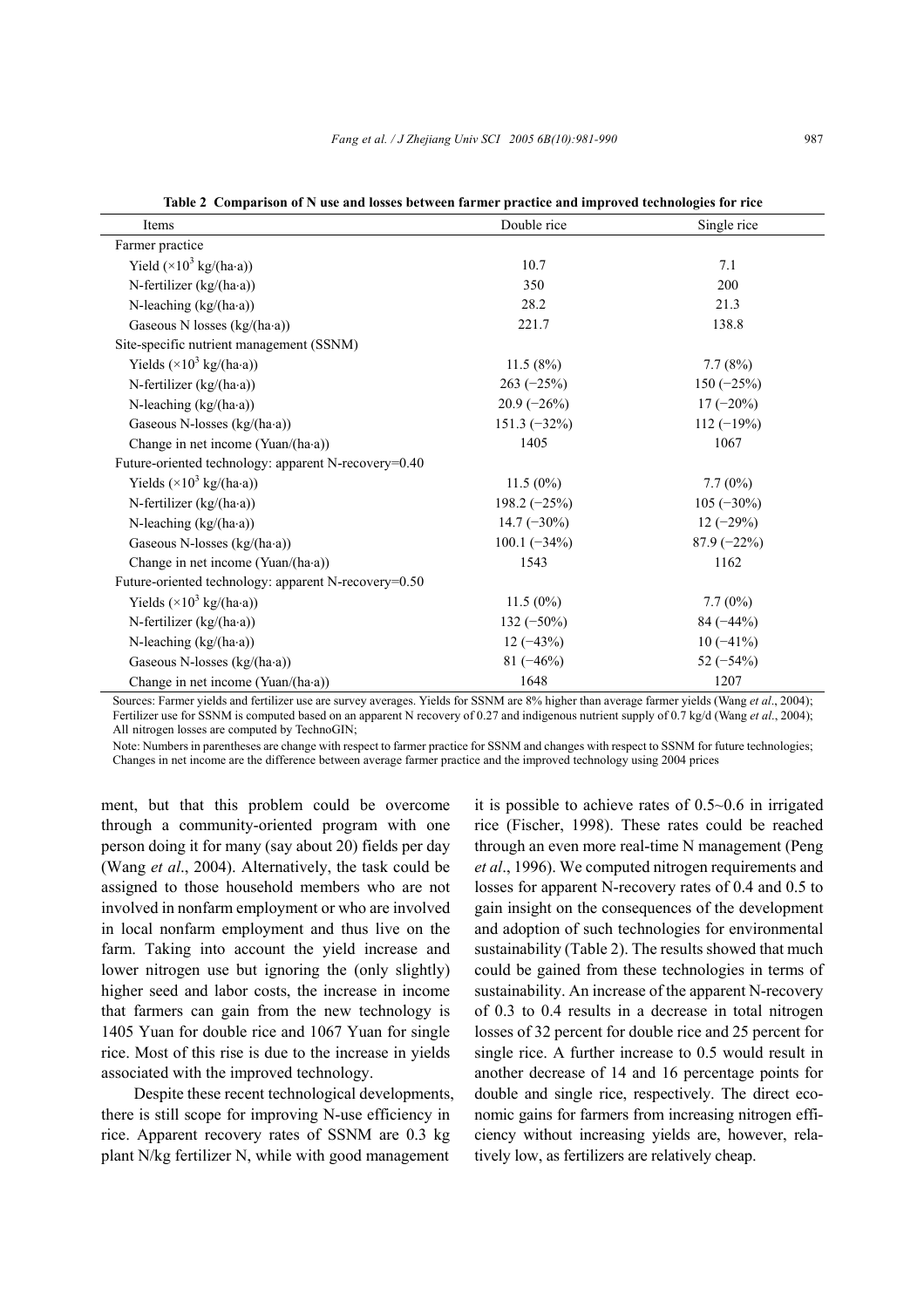#### **Improving nitrogen efficiency in vegetables**

Fertilizer recovery rate for rice production is even lower than that for horticultural production (Table 3). Extension for non-rice crops is relatively weak, and there is limited site-specific research on annual vegetables and fruits. Hence, we could not find data on improved non-rice technologies. To compensate for this absence of field data, we used TechnoGIN to compute potential technologies for the common rotation of greens-celery-rice. We increased the ANRE from 0.14 in farmer practice to 0.20 and 0.25 assuming that yields remain the same. Like SSNM techniques in rice, these changes could be achieved by fine-tuning fertilizer input to crop requirements. The results of our computations were promising: Increase of ANRE from 0.14 to 0.20 resulted in a decrease in nitrogen fertilizer of 32 percentages and a decrease in nitrogen losses of 29 percentages. A consecutive increase of ANRE to 0.25 would imply another decrease in nitrogen costs by 14 percentage points and nitrogen losses by 16 percentage points. Although we assumed yields to be the same, these potential technologies result in significant increase in net income due to a reduction of fertilizer use, especially for the first efficiency increase: 628 Yuan for an increase in ANRE to 0.20 and another 167 Yuan for the increase in ANRE to 0.25. These computations indicate that there is ample scope for the introduction of new technologies beneficial for farmer income and the environment.

### **CONCLUSION**

This paper analyses the potential role of agricultural technology for Pujiang, a county in Zhejiang Province. We used a case study approach involving comparison of farmer practices and improved technologies. The analyses showed that fertilizer intensity and emissions to the environment are high in single rice, double rice and annual horticulture in the three main cropping systems of the Pujiang lowland. Until 2004, the share of vegetables was increasing at the cost of rice production, but recent policies to promote grain production have offset this trend at least temporarily. In 2003, annual horticulture contributed more than rice to water pollution, despite the still limited area assigned to horticultural crops. Rice production, on the other hand, contributed significantly to global warming through losses of nitrogen to the atmosphere. Government agricultural production policies therefore not only affect China's self-sufficiency in staples, but also agricultural pollution of the groundwater and the atmosphere.

Comparison of average farm practice with improved technologies indicated newly developed rice

| Items                                                | Greens-celery-radish |
|------------------------------------------------------|----------------------|
| Farmer practice                                      |                      |
| Yield $(\times 10^3 \text{ kg/(ha-a)})$              | $42.2 - 50 - 30$     |
| N-fertilizer $(kg/(ha \cdot a))$                     | 920                  |
| N-leaching $(kg/(ha \cdot a))$                       | 449.1                |
| Gaseous N losses $(kg/(\text{ha-a}))$                | 242.3                |
| Future-oriented technology: apparent N-recovery=0.20 |                      |
| N-fertilizer $(kg/(\text{ha-a}))$                    | $625 (-32\%)$        |
| N-leaching $(kg/(ha \cdot a))$                       | $330(-27%)$          |
| Gaseous N-losses $(kg/(ha \cdot a))$                 | $168(-31\%)$         |
| Change in net income $(Yuan/(ha \cdot a))$           | 628                  |
| Future-oriented technology: apparent N-recovery=0.25 |                      |
| N-fertilizer $(kg/(ha \cdot a))$                     | $500(-46%)$          |
| N-leaching $(kg/(ha \cdot a))$                       | $259(-42%)$          |
| Gaseous N-losses (kg/(ha·a))                         | $132 (-46%)$         |
| Change in net income $(Yuan/(ha \cdot a))$           | 895                  |

**Table 3 Comparison of N use and losses between farmer practice and improved technologies for vegetables** 

Sources: Farmer yields and fertilizer use are survey averages. Future technologies and nitrogen losses are computed by TechnoGIN as described in Table 2. Yields are assumed identical for all technologies;

Note: Changes in net income are the difference between average farmer practice and the improved technology using 2004 prices; Quantity in parentheses represents change with respect to the farmer practice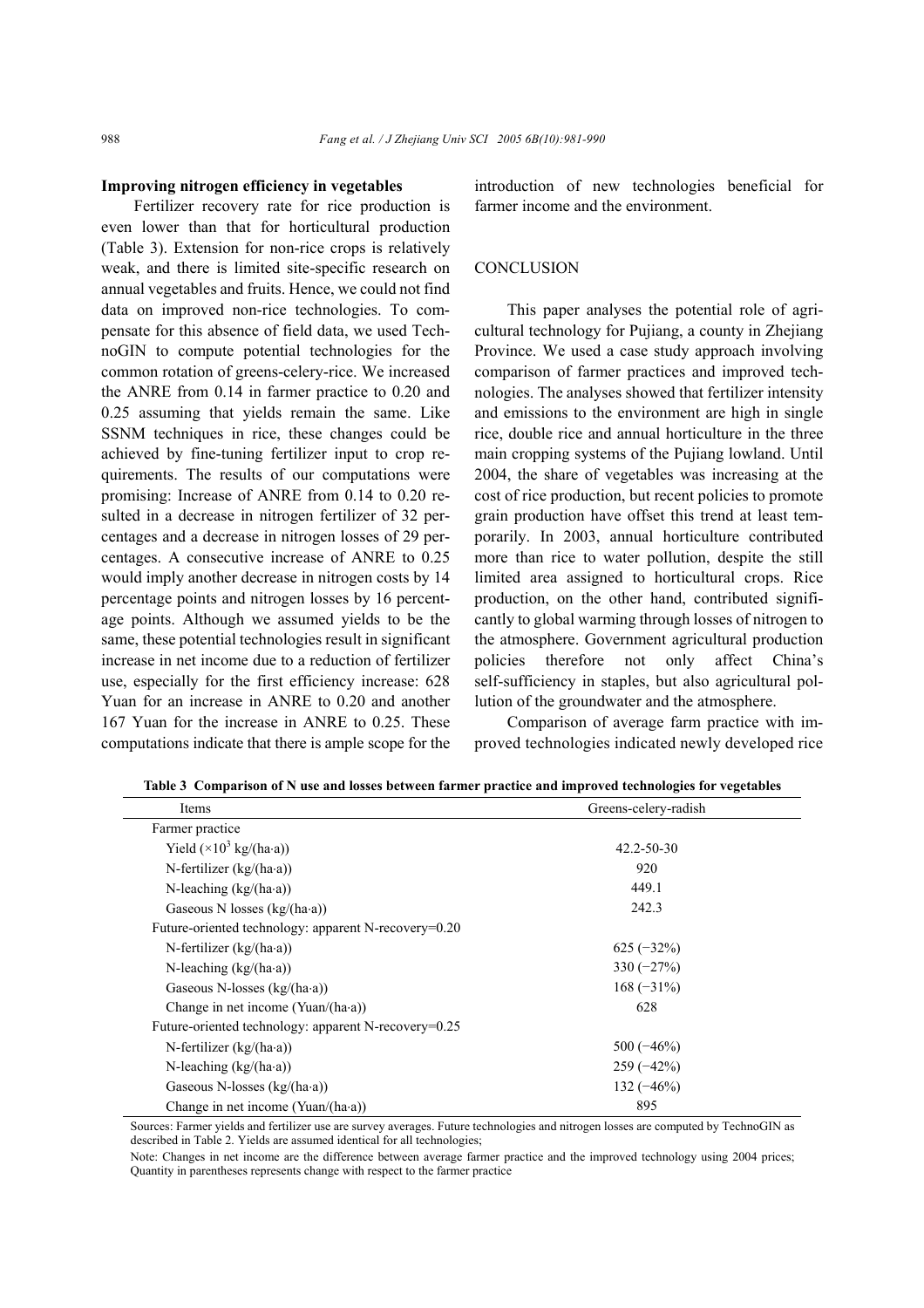technologies have large potential for decreasing fertilizer pollution, especially when they are associated with increases in yields. The monetary costs for the new technologies are lower than the gains, but implementation requires knowledge and small amounts of daily labor over a longer period. Extension, supported by enabling policies, could cover these factors to promote adoption. Besides, there is potential for additional research on increasing fertilizer efficiency through crop management. We could not find any information on on-the-shelf technologies that decrease nitrogen losses for annual horticulture. Model computations, however, indicated that there is large potential for increasing fertilizer efficiency and decreasing nitrogen use in these crops.

Yet we realize that development of new technologies alone may have limited impact on nitrogen losses. The motivation of the extension service to disseminate new, more sustainable, fertilizer technology is likely to be low, as extension workers currently earn money from selling fertilizers. A first important step of the government in decreasing agricultural pollution would therefore be increasing basic funds for extension and severing the link between extension and fertilizer sales. This will allow the potential of existing technologies to be better exploited.

#### **References**

- Babcock, B.A., 1992. The effects of uncertainty on optimal nitrogen applications. *Review of Agricultural Economics*, **14**(2):271-280.
- Babcock, B.A., Blackmer, A.M., 1994. The ex post relationship between growing conditions and optimal fertilizer levels. *Review of Agricultural Economics*, **16**(3):353-362.
- Dawe, D., 2002. The changing structure of the world rice market, 1950−2000. *Food Policy*, **27**(4):355-370.
- Ellis, E.C., Wang, S.M., 1997. Sustainable traditional agriculture in the tai lake region in China. *Agriculture, Ecosystems and Environment*, **61(**2-3):177-193.
- Fan, S.G., 2000. Research investment and the economic returns to Chinese agricultural research. *Journal of Productivity Analysis*, **14**(2):163-182.
- Fan, S.G., Pardey, P.G., 1997. Research, productivity, and output growth in Chinese agriculture. *Journal of Development Economics*, **53**(1):115-137.
- Fang, B., 2004. Technical Coefficients of Agricultural Systems Generated through TechnoGIN Model: A Case Study for Pujiang County, Zhejiang Province. PhD Thesis, Zhejiang University, China (in Chinese).
- FAO, 2004. FAOSTAT. http://apps.fao.org.
- Fischer, K.S., 1998. Toward increasing nutrient-use efficiency in rice cropping systems: the next generation of technology. *Field Crops Research*, **56**(1-2):1-6.
- Härdter, R., Fairhurst, T., 2003. Nutrient Use Efficiency in Upland Cropping Systems of Asia. Proceedings of the 2003 IFA Regional Conference for Asia and the Pacific. Cheju Island, Korea.
- Hengsdijk, H., van Ittersum, M.K., 2003. Formalizing agro-ecological engineering for future-oriented land use studies. *European Journal of Agronomy*, **19**(4):549-562.
- Huang, J., Rozelle, S., 1996. Technological change: rediscovering the engine of productivity growth in China's rural economy. *Journal of Development Economics*, **49**:337-369.
- Luijkx, T., 2002. Troubled Water. Agricultural Non-Point Pollution in the Catchment Area of Taihu Lake. MSc Thesis, Wageningen University, Wageningen.
- NIES, 1996. An Analysis of the Pollution Load of the Taihu Area. The Nanjing Environmental Science Institute under the National Environment Protection Bureau (NEPB), Nanjing.
- Peng, S., Garcia, F.V., Laza, R.C., Sanico, A.L., Visperas, R.M., Cassman, K.G., 1996. Increased N-use efficiency using a chlorophyll meter on high-yielding irrigated rice. *Field Crops Research*, **47**(2-3):243-252.
- People's Daily Online, 2004a. China Clears Development Zones to Make Way for Grain Production, June 25. http://english.people.com.cn/200406/25/eng20040625\_1 47568.html.
- People's Daily Online, 2004b. China Revives Farmers' Enthusiasm for Grain Production, June 23. http://english.people.com.cn/200406/25/eng20040623\_1 47295.html.
- People's Daily Online, 2004c. China's Grain Production This Year Expected to Exceed 455 Billion Kg, November 9. http://english.people.com.cn/200406/25/eng20041109\_1 63226.html.
- Ponsioen, T.C., Laborte, A.G., Roetter, R.P., Hengsdijk, H., Wolf, J., 2003. TechnoGIN-3: A Technical Coefficient Generator for Cropping Systems in Eats and Southeast Asia. Quantitative Approaches in Systems Analysis 26. Wageningen, the Netherlands, p.69.
- Ponsioen, T.C., Hengsdijk, H., Wolf, J., van Ittersum, M.K., Rötter, R.P., Son, T.T., Laborte, A.G., 2005. TechnoGIN, a tool for exploring and evaluating resource use efficiency of cropping systems in east and southeast Asia. *Agricultural Systems*, in Press.
- Sheldrick, W.F., Syers, J.K., Lingard, J., 2003. Soil nutrient audits for China to estimate nutrient balances and output/input relationships. *Agriculture Ecosystems & Environment*, **94**(3):341-354.
- Smil, V., 1998. Food, Energy, and the Environment: Implications for Asia's Rice Agriculture. *In*: Dowling, N.G., Greenfield, S.M., Fischer, K.S. (Eds.), Sustainability of Rice in the Global Food System. Pacific Basin Study Center and International Rice Research Institute, Davis